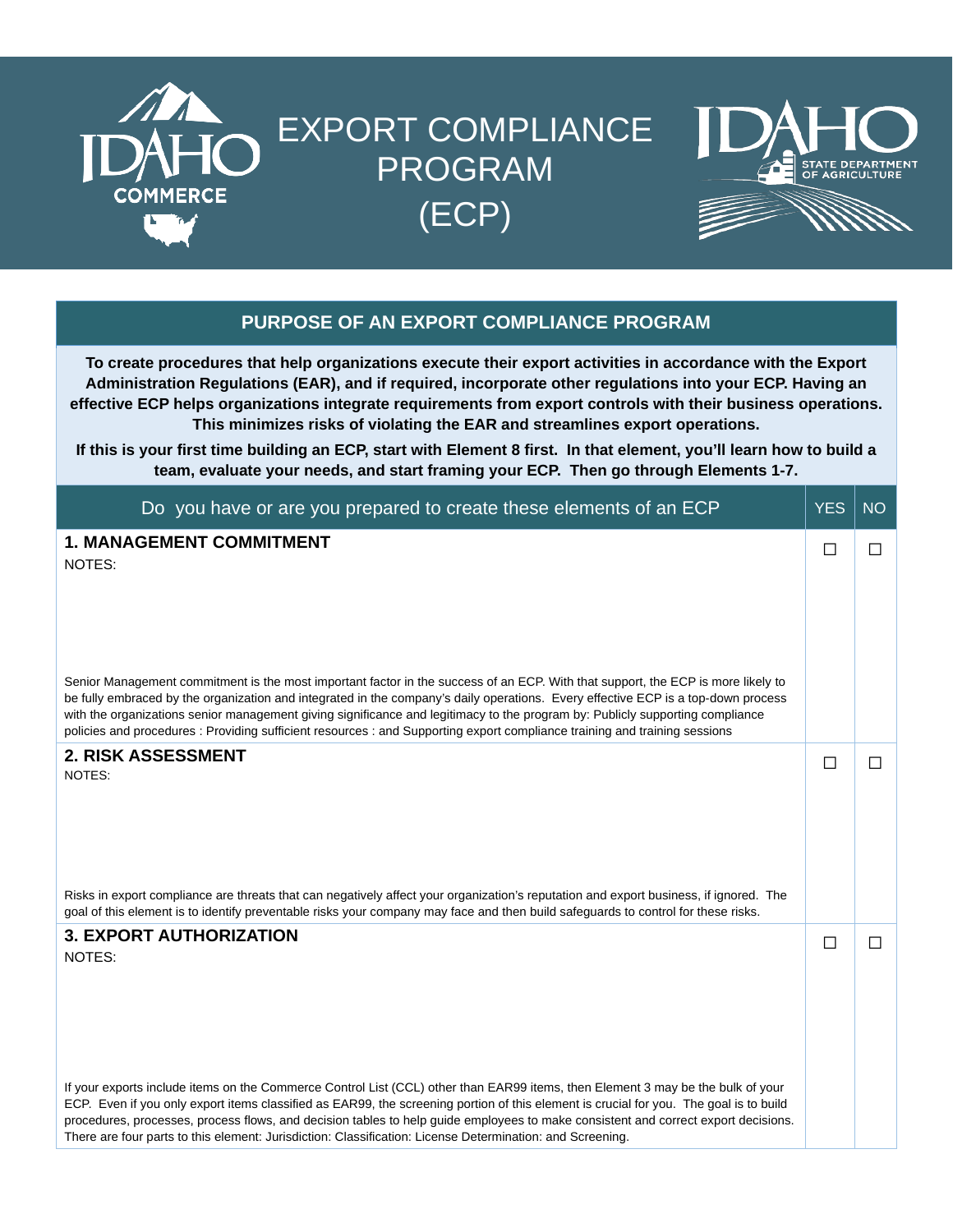|                                                                                                                                                                                                                                                                                                                                                                                                                                                                                                                                                                                                                                                                                                                 | <b>YES</b> | <b>NO</b>    |
|-----------------------------------------------------------------------------------------------------------------------------------------------------------------------------------------------------------------------------------------------------------------------------------------------------------------------------------------------------------------------------------------------------------------------------------------------------------------------------------------------------------------------------------------------------------------------------------------------------------------------------------------------------------------------------------------------------------------|------------|--------------|
| <b>4. RECORD KEEPING</b><br>NOTES:<br>There are some documents that may not be required by regulation; however, it may be in your best interest to maintain these. For<br>example: Internal documentation that describes the technical decision to classify one of your items with a specific ECCN and who                                                                                                                                                                                                                                                                                                                                                                                                      | П          | ΙI           |
| made these decisions, would be extremely critical to maintain in your export control records. Another example would be disputes of<br>due diligence between you and your freight forwarder or screening that was conducted for your customers. These documents will<br>help prove and support your due diligence.                                                                                                                                                                                                                                                                                                                                                                                               |            |              |
| <b>5. TRAINING</b><br>NOTES:                                                                                                                                                                                                                                                                                                                                                                                                                                                                                                                                                                                                                                                                                    | П          | П            |
| A good training program is critical to having an effective compliance program. Employees are often consumed with their day-to-day<br>tasks and have little extra time devoted to export compliance. Export compliance managers need to get their employees attention<br>and cooperation. In designing the training program, look to tailor the message as specifically as possible to help various staff<br>members understand their role and how they need to contribute.<br>Characteristics of a good training program: Provides job-specific knowledge based on need: Communicates the export<br>responsibilities for each employee: and holds employees accountable for export training through assessments |            |              |
| <b>6. AUDITS</b><br>NOTES:                                                                                                                                                                                                                                                                                                                                                                                                                                                                                                                                                                                                                                                                                      |            | П            |
| Audits are used to assess the effectives of current processes and to check for inconsistencies between these and the day-to-day<br>operations. The export compliance manager should assemble a team to assist in conducting the audit. Based on available<br>resources, this team will then need to decide what type of audit to conduct and the scope of the audit. The audit team should be<br>given complete autonomy and flexibility to identify compliance deficiencies, potential areas of risk, and then make recommendations<br>to address them appropriately.                                                                                                                                          |            |              |
| 7. EXPORT VIOLATIONS AND CORRECTIVE ACTIONS<br>NOTES:                                                                                                                                                                                                                                                                                                                                                                                                                                                                                                                                                                                                                                                           |            | $\mathsf{L}$ |
| Detect and Act Early: An essential part of an organization's export compliance program are the procedures which provide clear<br>guidance to all employees concerning what actions to take in the event of suspected incidents of export-related noncompliance. This<br>is an area that is not often thought of or included in export compliance programs because management feels like they have a good<br>system in place and the organization would or could never have an infraction of export control regulations. Early detection and fast<br>responses to resolve any noncompliance issue is key to minimizing your organization's exposure.                                                             |            |              |